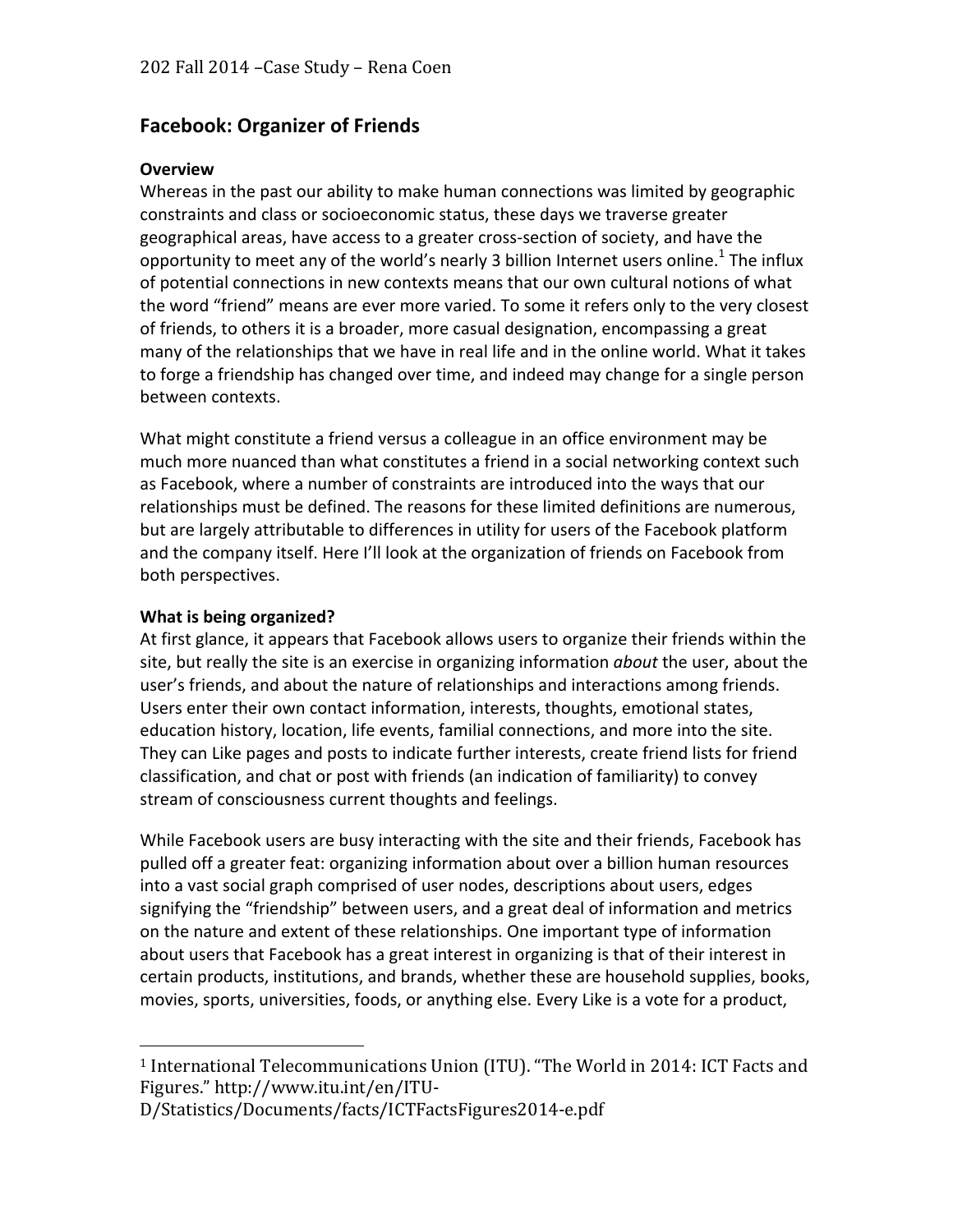entity, or type of content, an indication of what the user is likely to respond to favorably or even purchase in the future.

#### **Why is it being organized?**

Users select and organize their friends in order to facilitate the social interactions of their choosing. Facebook offers many ways for a user to interact with friends, among them chat/messaging, wall posts, Likes, photos, and group or event participation.

Facebook's reasons for organizing users are revenue driven. The more granularly compartmentalized the user information, the more accurately Facebook is able to target ads. As profiling accuracy increases, so too will advertising clicks increase, leading to more money for both the advertisers and Facebook itself. In order to accomplish a sufficiently high level of organization, Facebook has found ways to explicitly represent the sorts of interactions and relationships that we take for granted in the real world. In our daily lives we meet new people in various contexts, communicate (exchange information) with them, and even purchase things for them.

Facebook is in the business of modeling complex and often implicit real life interactions in a simplified, explicit manner. Users of their platform have a limited set of methods and encodings, making the data that users pour into the system highly structured and easier to analyze.

#### How much is it being organized?

Many users could be thought to only organize at selection time, as they allow all "friends" access to the same level of information and interaction. However, some users elect to use the Family, Close Friends, and Restricted friend list categories that Facebook provides (essentially leaving everyone else in an uncategorized population). Some users will go further, taking the time to define a semantic implementation that is more useful to them and the interactions they'd like to get out of the site.

At face value, defining categories into which to classify our friends on Facebook might seem to be a fairly simple system, but in fact we're modeling a process that we take for granted in regular life: the automatic (often subconscious) assignment of complex relationships to categories with which we naturally behave differently. Any attempt to implement social boundaries in the digital world means unpacking what we take for granted, and addressing the faceted nature of human interaction, something that will be particularly interesting to explore, but which I suspect makes category definition difficult for most users.

Facebook friend lists are about relationships. A critical focus for every user is the determination of appropriate granularity (how much to organize Facebook friends). As mentioned in Managing Information about Data Center Resources case study, "higher granularity means that more time and money are required to organize the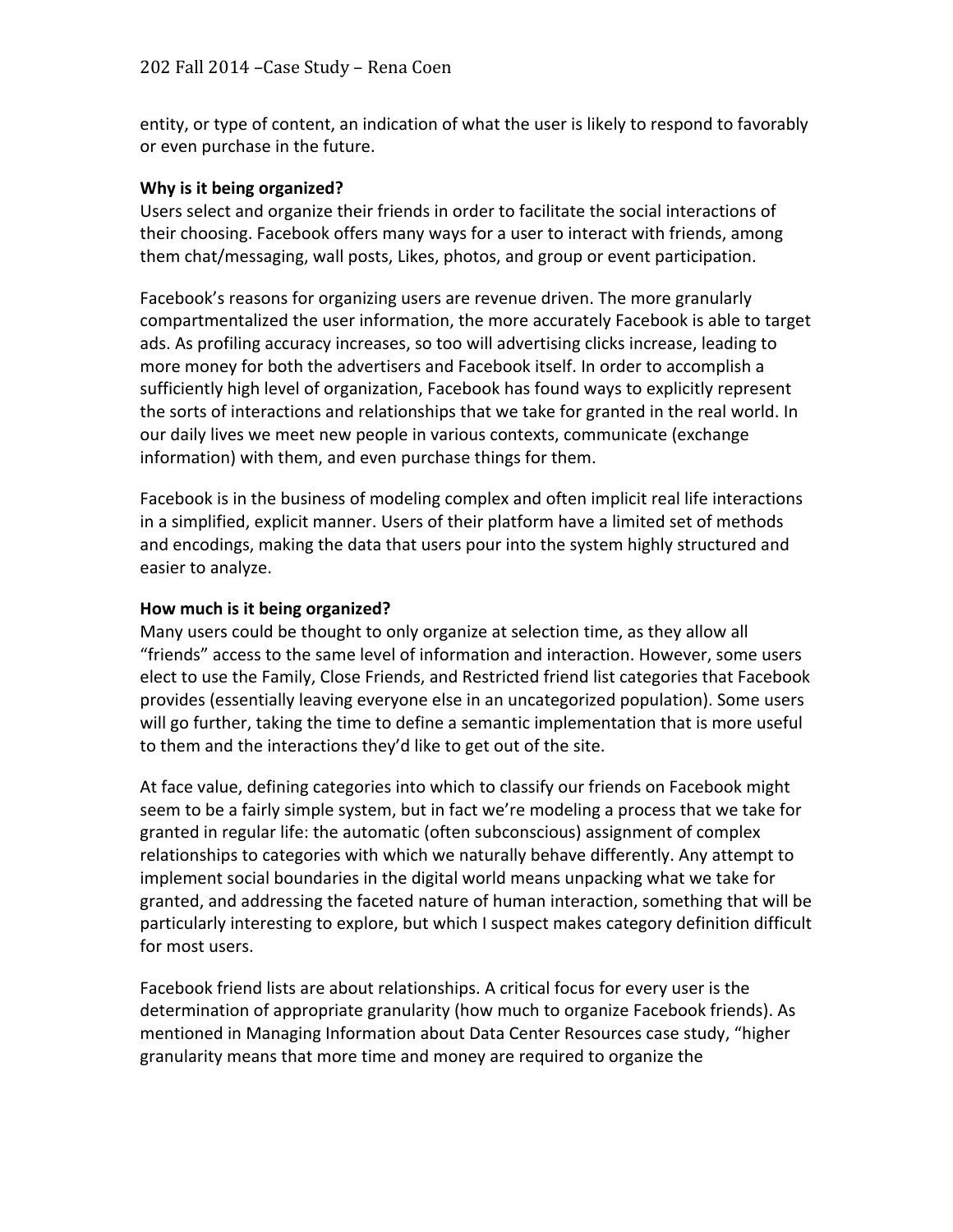information."<sup>2</sup> For this organizing system, money isn't a concern, but in addition to granularity being costly at the outset, it will raise maintenance and interaction-time costs significantly.

As mentioned previously, rich and highly organized user information allows Facebook to monetize through advertising, so when we look at organization from the site's perspective, it is always highly organized to facilitate segmentation and analysis to this end. Notable are the realities that Facebook forces out of the equation to serve its own mission. For example, in the real world we may only be associated with someone because it is required of us socially, not because we desire it. Consider someone who is close with a family member or a colleague who has requested your friendship on Facebook. You might accept a friendship request to avoid an awkward social situation at home or at work, but you may not consider them to be a friend. Here Facebook has encoded an asymmetric relationship as a binary symmetric one. Viewers of your list of friends can only assume from the presence of a connection that this is a two-way friendship; you're either directly connected to this person in the social graph or you aren't. 

## **When is it being organized?**

Simply choosing to add a "friend" on Facebook is an act of organization that carries with it different cultural categories for different people (some people will only select friends who they have spent a lot of time with in real life, some will choose to add coworkers or casual acquaintances, some will reach out to others and try to build new online friendships). It is possible that users think more about the interactions they'd like to have with the friend they are selecting for this organizing system, and less about how granular or consistent their own selection process is. After the initial connection to a friend, of course, users have the opportunity to classify or re-classify their friends into friend lists at any time, or even to delete the connection to a given friend.

Facebook itself is organizing from the outset by providing the structure, but it continues to shift the ground under users' feet by adding new features, removing old ones, changing settings, and the like. All of these acts of organization are visible to the user, but Facebook is likely doing a great deal more behind the scenes. They might be adding resource descriptions to their databases, making connections to products or services based on inference, repackaging the data they have on you to better interface with their partners.

### By whom is it being organized?

 

The most obvious organizer of friends is the user, or Facebook account holder. However, one might also consider a user's friends to be organizers in the context of Facebook. When a person uses the suggestion feature to connect two of their friends, they are

<sup>2</sup> Excerpt From: Robert J. Glushko et al. "The Discipline of Organizing." iBooks. https://itunes.apple.com/WebObjects/MZStore.woa/wa/viewBook?id=2ED3374A7C5AF 9B8293A8E7531403898